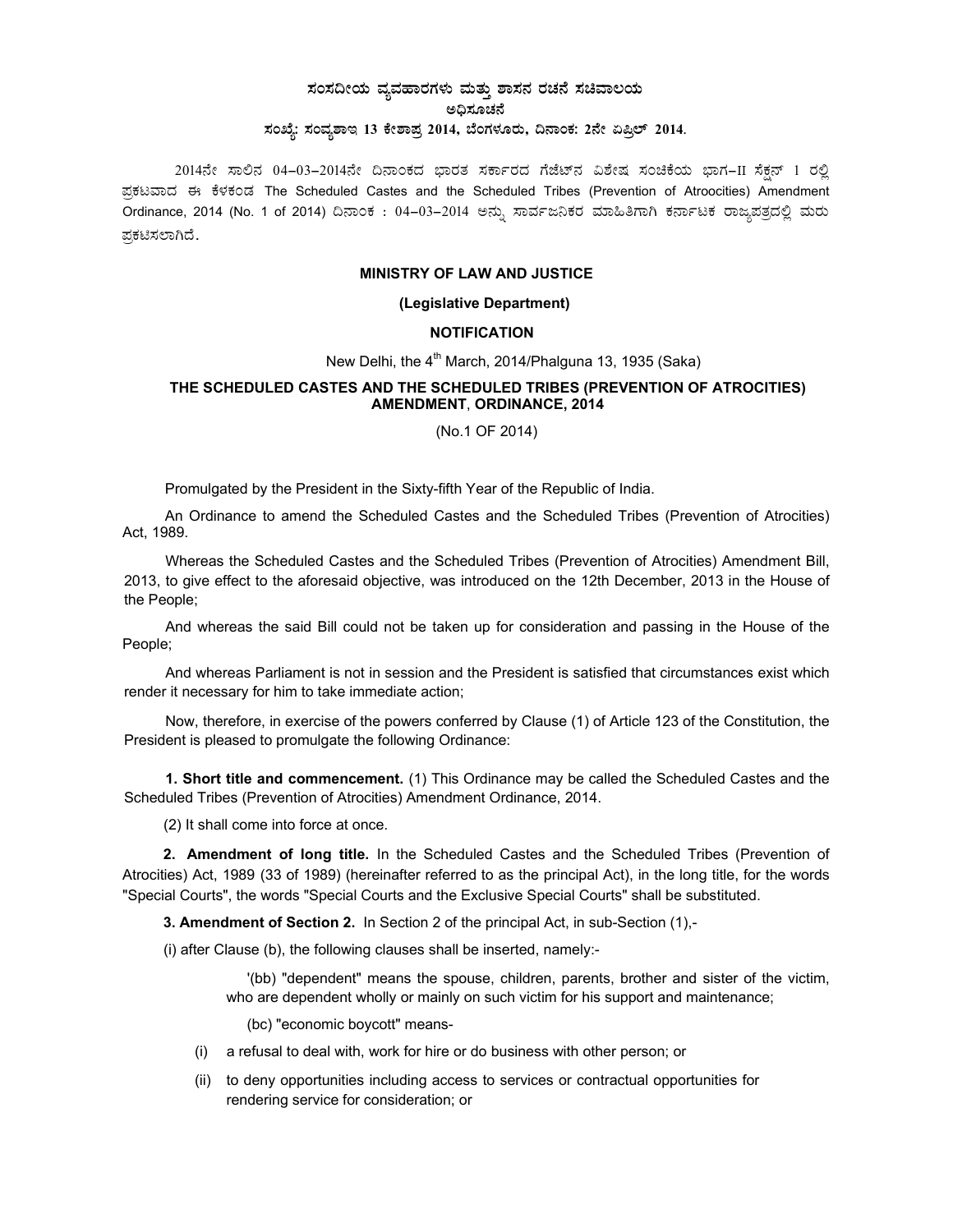- (iii) to refuse to do anything on the terms on which things would be commonly done in the ordinary course of business; or
- (iv) to abstain from the professional or business relations that one would maintain with other person;
- (bd) "Exclusive Special Court" means the Exclusive Special Court established under sub-Section (1) of Section 14 exclusively to try the offences under this Ordinance;

(be) "forest rights" shall have the meaning assigned to it in sub-Section (1) of Section 3 of the Scheduled Tribes and Other Traditional Forest Dwellers (Recognition of Forest Rights) Act, 2006; (2 of 2007).

(bf) "manual scavenger" shall have the meaning assigned to it in Clause (g) of sub-Section (1) of Section 2 of the Prohibition of Employment as Manual Scavengers and their Rehabilitation Act, 2013; (25 of 2013)

(bg) "public servant" means a public servant as defined under Section 21 of the Indian Penal Code, as well as any other person deemed to be a public servant under any other law for the time being in force and includes any person acting in his official capacity under the Central Government or the State Government, as the case may be; (45 of 1860)

(ii) after clause (e), the following clauses shall be inserted, namely:-

'(ea) "Schedule" means the Schedule appended to this Ordinance;

(eb) "social boycott" means a refusal to permit a person to render to other person or receive from him any customary service or to abstain from social relations that one would maintain with other person or to isolate him from others;

(ec) "victim" means any individual who falls within the definition of the 'Scheduled Caste and Scheduled Tribe' under Clause (c) of sub-Section (1) of Section 2, and who has suffered or experienced physical, mental, psychological, emotional or monetary harm or harm to his property as a result of the commission of any offence under this Ordinance and includes his relatives, legal guardian and legal heirs;

(ed) ''witness'' means any person who is acquainted with the facts and circumstances, or is in possession of any information or has knowledge necessary for the purpose of investigation, inquiry or trial of any crime involving an offence under this Ordinance, and who is or may be required to give information or make a statement or produce any document during investigation, inquiry or trial of such case and includes a victim of such offence;';

(iii) for Clause (f), the following clause shall be substituted, namely:-

"(f) the words and expressions used but not defined in this Ordinance and defined in the Indian Penal Code, the Indian Evidence Act, 1872 (45 of 1860. 18 of 1872. 2 of 1974) or the Code of Criminal Procedure, 1973, as the case may be, shall be deemed to have the meanings respectively assigned to them in those enactments.".

**4. Amendment of Section 3.** In Section 3 of the principal Act,-

(i) for sub-Section (1), the following sub-Section shall be substituted, namely:-

'(1) Whoever, not being a member of a Scheduled Caste or a Scheduled Tribe,-

- (a) puts any inedible or obnoxious substance into the mouth of a member of a Scheduled Caste or a Scheduled Tribe or forces such member to drink or eat such inedible or obnoxious substance;
- (b) dumps excreta, sewage, carcasses or any other obnoxious substance in premises, or at the entrance of the premises, occupied by a member of a Scheduled Caste or a Scheduled Tribe;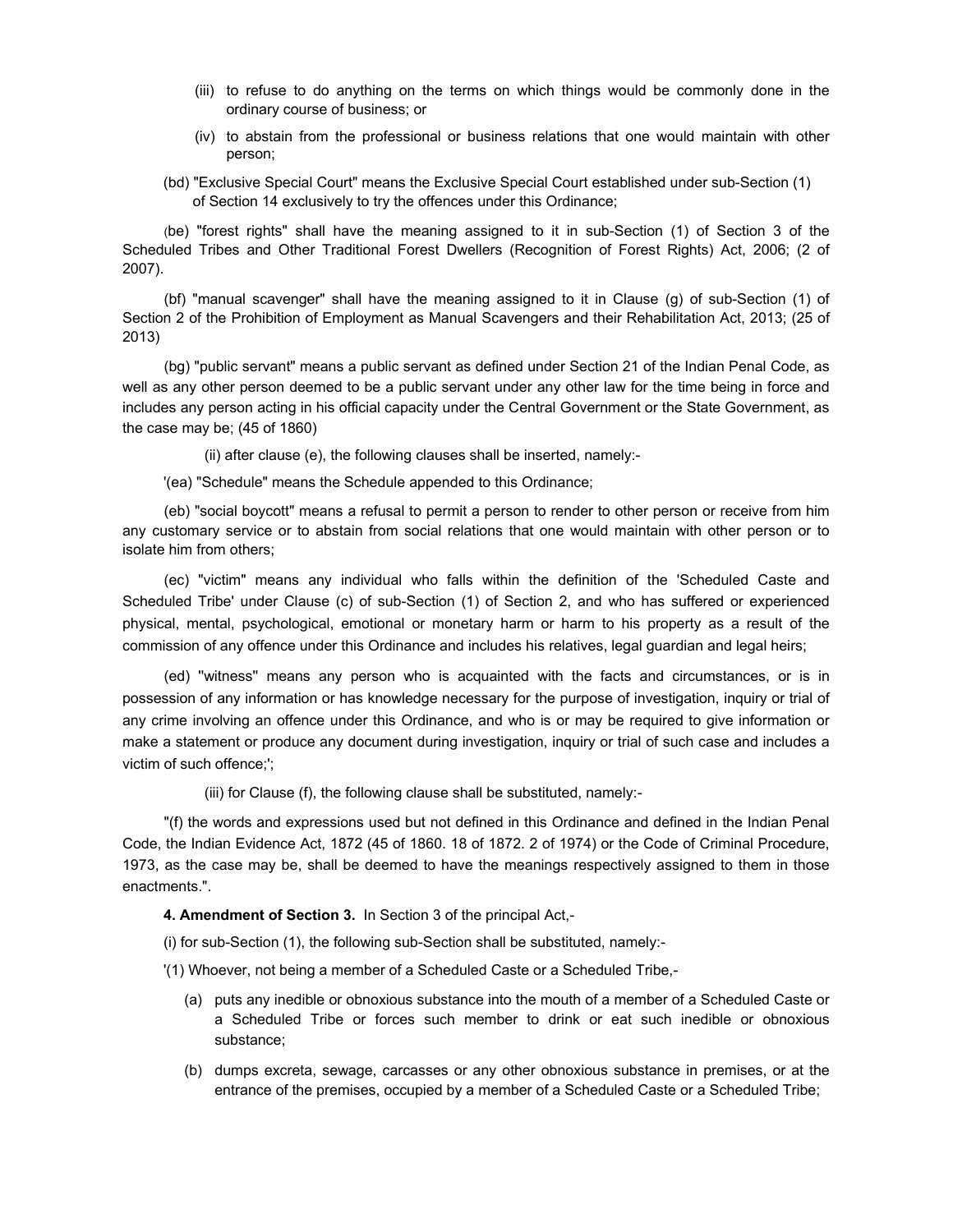- (c) with intent to cause injury, insult or annoyance to any member of a Scheduled Caste or a Scheduled Tribe, dumps excreta, waste matter, carcasses or any other obnoxious substance in his neighbourhood;
- (d) garlands with footwear or parades naked or semi-naked a member of a Scheduled Caste or a Scheduled Tribe;
- (e) forcibly commits on a member of a Scheduled Caste or a Scheduled Tribe any act, such as removing clothes from the person, forcible tonsuring of head, removing moustaches, painting face or body or any other similar act, which is derogatory to human dignity;
- (f) wrongfully occupies or cultivates any land, owned by, or in the possession of or allotted to, or notified by any competent authority to be allotted to, a member of a Scheduled Caste or a Scheduled Tribe, or gets such land transferred;
- (g) wrongfully dispossesses a member of a Scheduled Caste or a Scheduled Tribe from his land or premises or interferes with the enjoyment of his rights, including forest rights, over any land or premises or water or irrigation facilities or destroys the crops or takes away the produce therefrom.

*Explanation.-*For the purposes of Clause (f) and this clause, the expression "wrongfully" includes -

- (A) against the person's will;
- (B) without the person's consent;
- (C) with the person's consent, where such consent has been obtained by putting the person, or any other person in whom the person is interested in fear of death or of hurt; or
- (D) fabricating records of such land;

(h) makes a member of a Scheduled Caste or a Scheduled Tribe to do "begar" or other forms of forced or bonded labour other than any compulsory service for public purposes imposed by the Government;

(i) compels a member of a Scheduled Caste or a Scheduled Tribe to dispose or carry human or animal carcasses, or to dig

graves;

(j) makes a member of a Scheduled Caste or a Scheduled Tribe to do manual scavenging or employs or permits the employment of such member for such purpose;

(k) performs, or promotes dedicating a Scheduled Caste or a Scheduled Tribe woman to a deity, idol, object of worship, temple, or other religious institution as a devadasi or any other similar practice or permits aforementioned acts;

(l) forces or intimidates or prevents a member of a Scheduled Caste or a Scheduled Tribe-

- (A) not to vote or to vote for a particular candidate or to vote in a manner other than that provided by law;
- (B) not to file a nomination as a candidate or to withdraw such nomination; or
- (C) not to propose or second the nomination of a member of a Scheduled Caste or a Scheduled Tribe as a candidate
- in any election;

(m) forces or intimidates or obstructs a member of a Scheduled Caste or a Scheduled Tribe, who is a member or a Chairperson or a holder of any other office of a panchayat under Part IX of the Constitution or a municipality under Part IX A of the Constitution, from performing their normal duties and functions;

(n) after the poll, causes hurt or grievous hurt or assault or imposes or threatens to impose social or economic boycott upon a member of a Schedule Caste or a Scheduled Tribe or prevents from availing benefits of any public service which is due to him;

(o) commits any offence under this Ordinance against a member of a Scheduled Caste or a Scheduled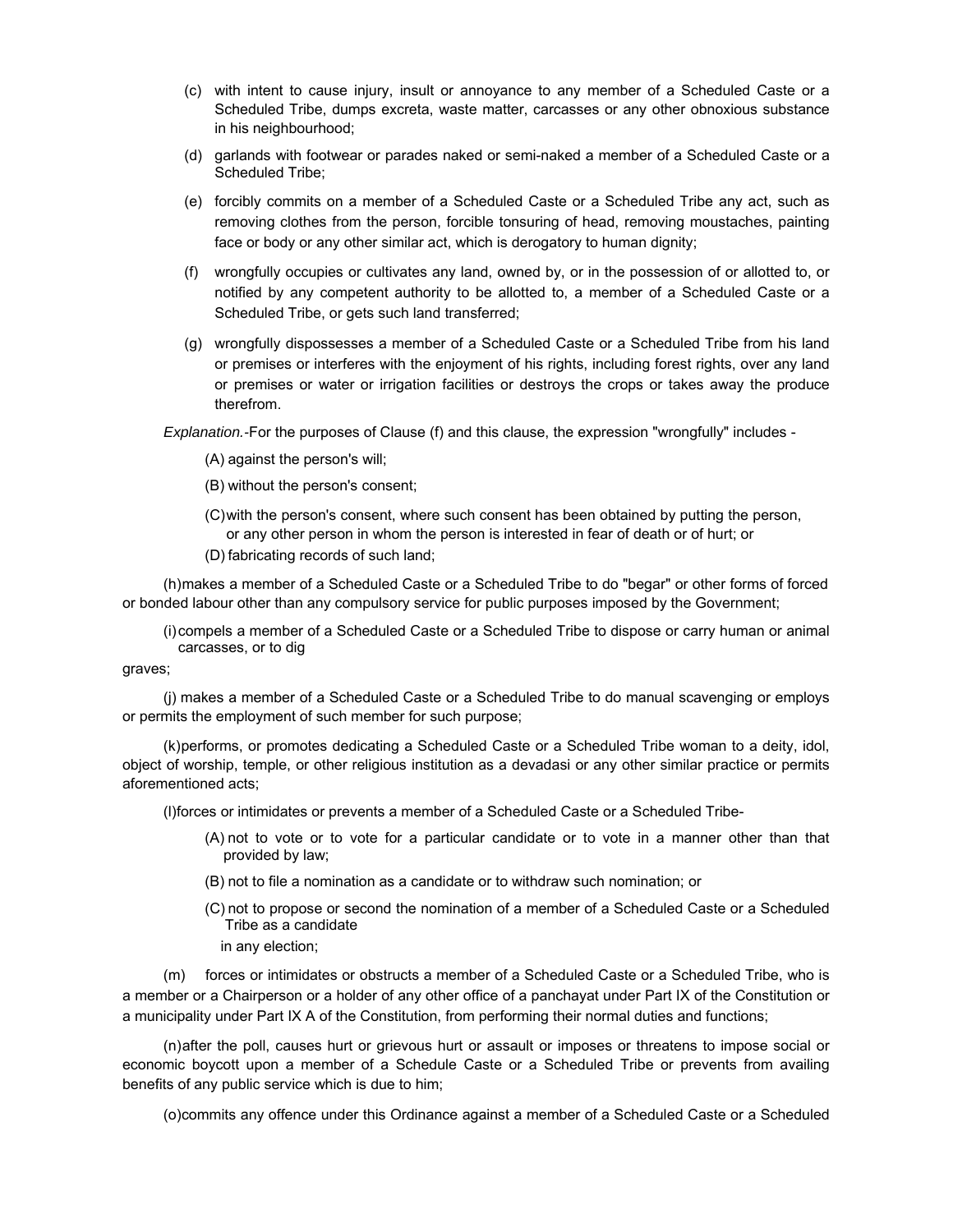Tribe for having voted or not having voted for a particular candidate, or for having voted in a manner provided by law;

(p) institutes false, malicious or vexatious suit or criminal or other legal proceedings against a member of a Scheduled Caste or a Scheduled Tribe;

(q)gives any false or frivolous information to any public servant and thereby causes such public servant to use his lawful power to the injury or annoyance of a member of a Scheduled Caste or a Scheduled Tribe;

(r) intentionally insults or intimidates with intent to humiliate a member of a Scheduled Caste or a Scheduled Tribe in any place within public view;

(s) abuses any member of a Scheduled Caste or a Scheduled Tribe by caste name in any place within public view;

(t) destroys, damages or defiles any object generally known to be held sacred or in high esteem by members of the Scheduled Castes or the Scheduled Tribes.

*Explanation*.-For the purposes of this clause, the expression "object" means and includes statue, photograph and portrait;

(u) by words either written or spoken or by signs or by visible representation or otherwise promotes or attempts to promote feelings of enmity, hatred or ill-will against members of the Scheduled Castes or the Scheduled Tribes;

(v) by words either written or spoken or by any other means disrespects any late person held in high esteem by members of the Scheduled Castes or the Scheduled Tribes;

(w) (i) intentionally touches a woman belonging to a Scheduled Caste or a Scheduled Tribe, knowing that she belongs to a Scheduled Caste or a Scheduled Tribe, when such act of touching is of a sexual nature and is without the recipient's consent;

(ii) uses words, acts or gestures of a sexual nature towards a woman belonging to a Scheduled Caste or a Scheduled Tribe, knowing that she belongs to a Scheduled Caste or a Scheduled Tribe.

*Explanation.*-For the purposes of sub-clause (i), the expression "consent" means an unequivocal voluntary agreement when the person by words, gestures, or any form of non-verbal communication, communicates willingness to participate in the specific act:

Provided that a woman belonging to a Scheduled Caste or a Scheduled Tribe who does not offer physical resistance to any act of a sexual nature is not by reason only of that fact, is to be regarded as consenting to the sexual activity:

Provided further that a woman's sexual history, including with the offender shall not imply consent or mitigate the offence;

(x) corrupts or fouls the water of any spring, reservoir or any other source ordinarily used by members of the Scheduled Castes or the Scheduled Tribes so as to render it less fit for the purpose for which it is ordinarily used;

(y) denies a member of a Scheduled Caste or a Scheduled Tribe any customary right of passage to a place of public resort or obstructs such member so as to prevent him from using or having access to a place of public resort to which other members of public or any other section thereof have a right to use or access to;

(z) forces or causes a member of a Scheduled Caste or a Scheduled Tribe to leave his house, village or other place of residence:

Provided that nothing contained in this clause shall apply to any action taken in discharge of a public duty;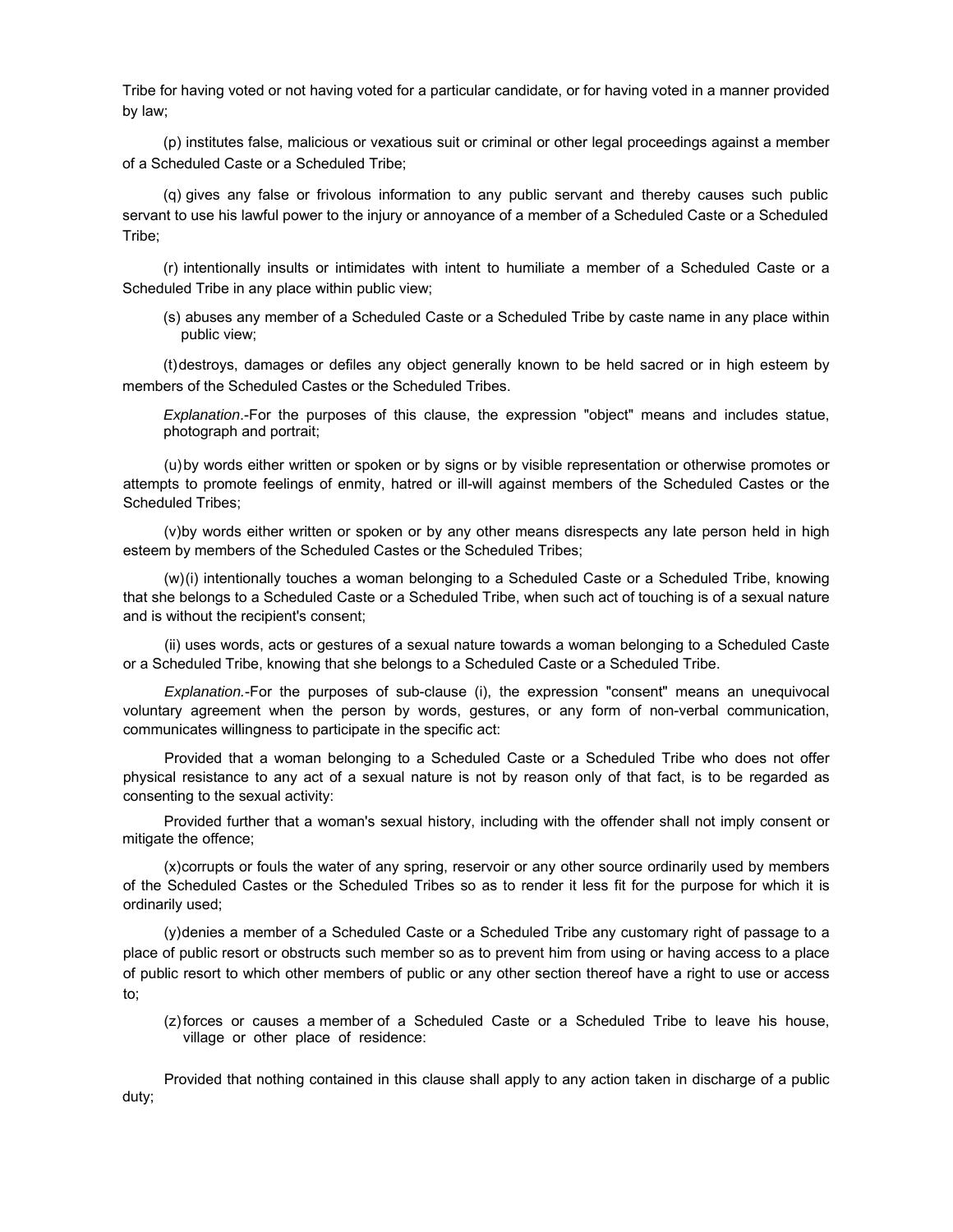(za) obstructs or prevents a member of a Scheduled Caste or a Scheduled Tribe in any manner with regard to -

(A) using common property resources of an area, or burial or cremation ground equally with others or using any river, stream, spring, well, tank, cistern, water-tap or other watering place, or any bathing ghat, any public conveyance, any road, or passage;

(B) mounting or riding bicycles or motor cycles or wearing footwear or new clothes in public places or taking out wedding procession, or mounting a horse or any other vehicle during wedding processions;

(C) entering any place of worship which is open to the public or other persons professing the same religion or taking part in, or taking out, any religious, social or cultural processions including jatras;

(D) entering any educational institution, hospital, dispensary, primary health centre, shop or place of public entertainment or any other public place; or using any utensils or articles meant for public use in any place open to the public; or

(E) practicing any profession or the carrying on of any occupation, trade or business or employment in any job which other members of the public, or any section thereof, have a right to use or have access to;

(zb) causes physical harm or mental agony of a member of a Scheduled Caste or a Scheduled Tribe on the allegation of practicing witchcraft or being a witch; or

(zc) imposes or threatens a social or economic boycott of any person or a family or a group belonging to a Scheduled Caste or a Scheduled Tribe, shall be punishable with imprisonment for a term which shall not be less than six months, but which may extend to five years and with fine.';

(ii) in sub-Section (2),-

(a)in Clause (v), for the words "on the ground that such person is a member of a Scheduled Caste or a Scheduled Tribe or such property belongs to such member", the words "knowing that such person is a member of a Scheduled Caste or a Scheduled Tribe or such property belongs to such member" shall be substituted;

(b) after clause (v), the following clause shall be inserted, namely:-

"(va) commits any offence specified in the Schedule," against a person or property, knowing that such person is a member of a Scheduled Caste or a Scheduled Tribe or such property belongs to such member, shall be punishable with such punishment as specified under the Indian Penal Code for such offences and shall also be liable to fine.". (45 of 1860)

**5. Substitution of new section for Section 4.** For Section 4 of the principal Act, the following section shall be substituted, namely:-

**"4. Punishment for neglect of duties.** (1) Whoever, being a public servant but not being a member of a Scheduled Caste or a Scheduled Tribe, wilfully neglects his duties required to be performed by him under this Ordinance and the rules made thereunder, shall be punishable with imprisonment for a term which shall not be less than six months but which may extend to one year.

(2) The duties of public servant referred to in sub-section (1) shall include-

- (a) to read out to an informant the information given orally, and reduced to writing by the officer in charge of the police station, before taking the signature of the informant;
- (b) to register a complaint or a First Information Report under this Ordinance and other relevant provisions and to register it under appropriate sections of this Ordinance;
- (c) to furnish a copy of the information so recorded forthwith to the informant;
- (d) to record the statement of the victims or witnesses;
- (e) to conduct the investigation and file charge sheet in the Special Court or the Exclusive Special Court within a period of sixty days, and to explain the delay if any, in writing;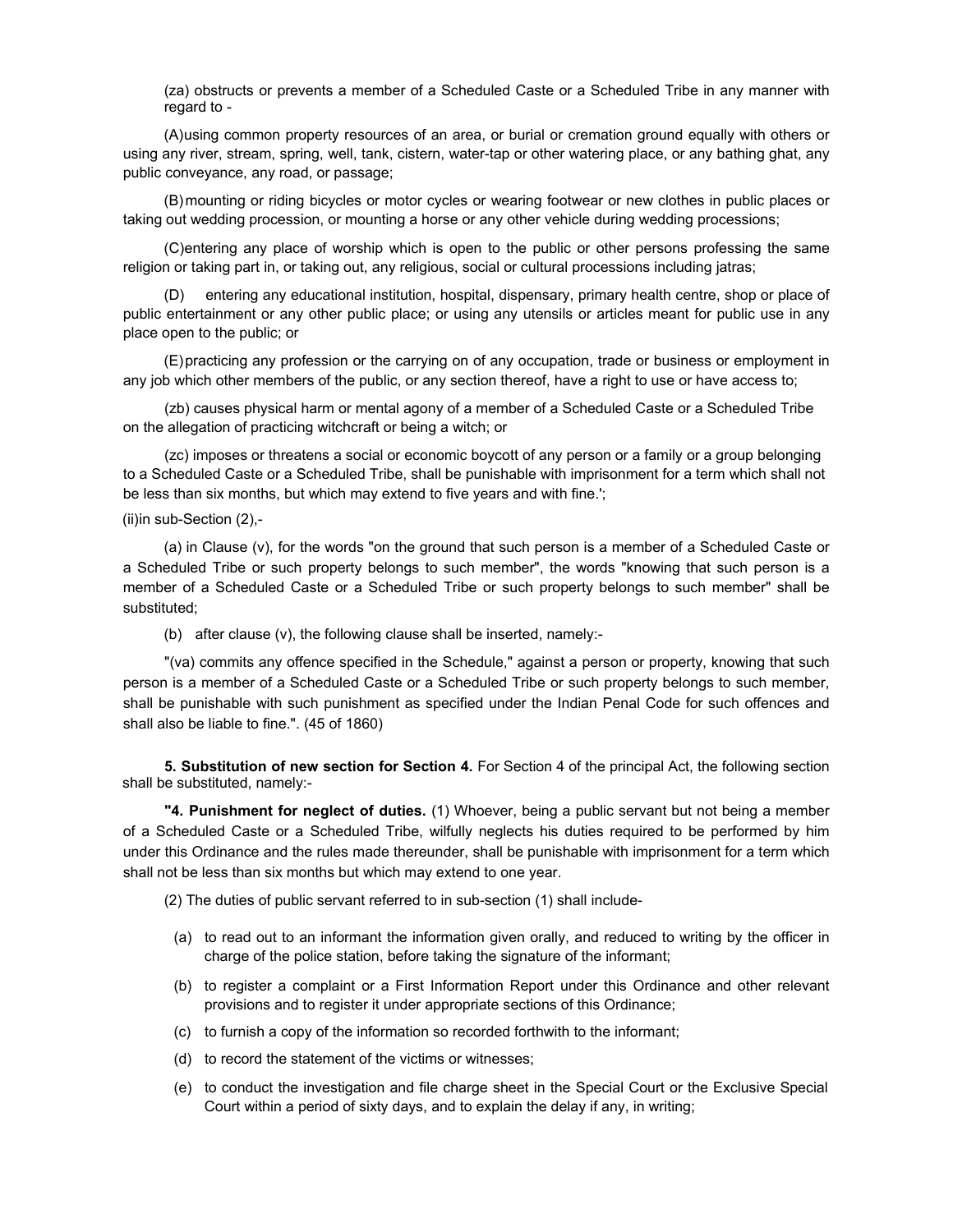- (f) to correctly prepare, frame and translate any document or electronic record;
- (g) to perform any other duty specified in this Ordinance or the rules made thereunder:

Provided that the charges in this regard against the public servant shall be booked on the recommendation of an administrative enquiry.

(3) The cognizance in respect of any dereliction of duty referred to in sub-Section (2) by a public servant shall be taken by the Special Court or the Exclusive Special Court and shall give direction for penal proceedings against such public servant.".

**6. Amendment of Section 8.** In Section 8 of the principal Act,-

(i) in Clause (a), for the words "any financial assistance to a person accused of'' the words "any financial assistance in relation to the offences committed by a person accused of'' shall be substituted;

(ii) after Clause (b), the following clause shall be inserted, namely: -

"(c) the accused was having personal knowledge of the victim or his family, the Court shall presume that the accused was aware of the caste or tribal identity of the victim, unless the contrary is proved.".

#### **7. Amendment of Section 10.** In section 10 of the principal Act, in sub-Section (1),-

- (a) after the words and figures "Article 244 of the Constitution", the words, brackets and figures "or any area identified under the provisions of Clause (vii) of sub-Section (2) of Section 21" shall be inserted;
- (b) for the words "two years", the words "three years" shall be substituted.

### **8. Substitution of new section for Section 14.** For Section 14 of the principal Act, the following section shall be substituted,

namely:-

**"14. Special Court and Exclusive Special Court.** (1) For the purpose of providing for speedy trial, the State Government shall, with the concurrence of the Chief Justice of the High Court, by notification in the Official Gazette, establish an Exclusive Special Court for one or more Districts:

Provided that in Districts where less number of cases under this Ordinance is recorded, the State Government shall, with the concurrence of the Chief Justice of the High Court, by notification in the Official Gazette, specify for such Districts, the Court of Session to be a Special Court to try the offences under this Ordinance:

Provided further that the Courts so established or specified shall have power to directly take cognizance of offences under this Ordinance.

(2) It shall be the duty of the State Government to establish adequate number of Courts to ensure that cases under this Ordinance are disposed of within a period of two months, as far as possible.

(3) In every trial in the Special Court or the Exclusive Special Court, the proceedings shall be continued from day-to-day until all the witnesses in attendance have been examined, unless the Special Court or the Exclusive Special Court finds the adjournment of the same beyond the following day to be necessary for reasons to be recorded in writing:

Provided that when the trial relates to an offence under this Ordinance, the trial shall, as far as possible, be completed within a period of two months from the date of filing of the charge sheet.".

**9. Insertion of new Section 14A.** After Section 14 of the principal Act, the following section shall be inserted, namely:-

**"14A. Appeals.** (1) Notwithstanding anything contained in the Code of Criminal Procedure, 1973, (2 of 1974) an appeal shall lie, from any judgment, sentence or order, not being an interlocutory order, of a Special Court or an Exclusive Special Court, to the High Court both on facts and on law.

(2) Notwithstanding anything contained in sub-Section (3) of Section 378 of the Code of Criminal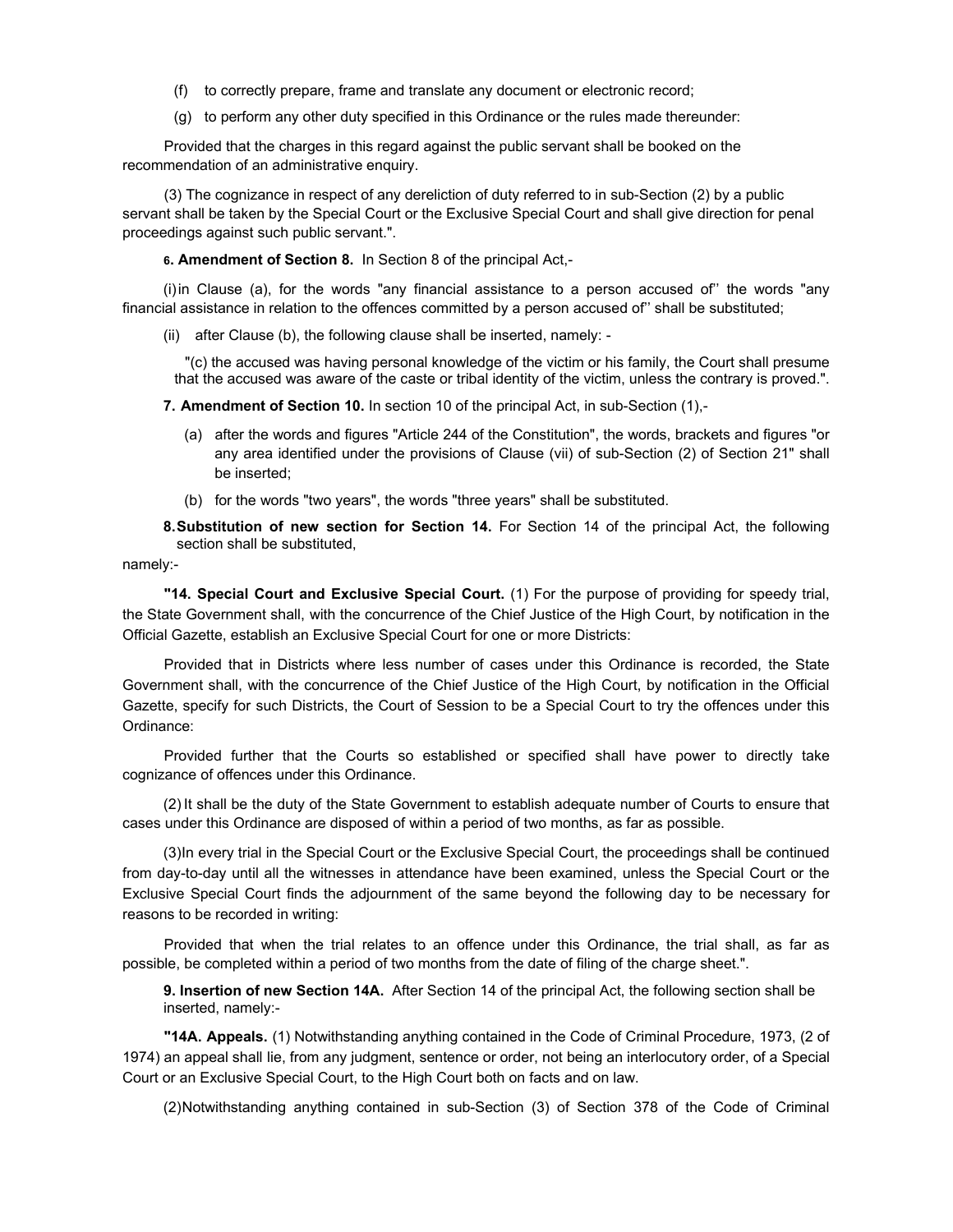Procedure, 1973, (2 of 1974) an appeal shall lie to the High Court against an order of the Special Court or the Exclusive Special Court granting or refusing bail.

(3) Notwithstanding anything contained in any other law for the time being in force, every appeal under this section shall be preferred within a period of ninety days from the date of the judgment, sentence or order appealed from:

Provided that the High Court may entertain an appeal after the expiry of the said period of ninety days if it is satisfied that the appellant had sufficient cause for not preferring the appeal within the period of ninety days:

Provided further that no appeal shall be entertained after the expiry of the period of one hundred and eighty days.

(4) Every appeal preferred under sub-Section (1) shall, as far as possible, be disposed of within a period of three months from the date of admission of the appeal.

**10. Substitution of new section for Section 15.** For Section 15 of the principal Act, the following section shall be substituted, namely:-

**"15. Special Public Prosecutor and Exclusive Public Prosecutor.** (1) For every Special Court, the State Government shall, by notification in the Official Gazette, specify a Public Prosecutor or appoint an advocate who has been in practice as an advocate for not less than seven years, as a Special Public Prosecutor for the purpose of conducting cases in that Court.

(2) For every Exclusive Special Court, the State Government shall, by notification in the Official Gazette, specify an Exclusive Public Prosecutor or appoint an advocate who has been in practice as an advocate for not less than seven years, as an Exclusive Public Prosecutor for the purpose of conducting cases in that Court.".

**11. Insertion of new Chapter IVA.** After Chapter IV of the principal Act, the following Chapter shall be inserted, namely:-

# **"CHAPTER IVA**

#### **RIGHTS OF VICTIMS AND WITNESSES**

**15A. Rights of victims and witnesses.** (1) It shall be the duty and responsibility of the State to make arrangements for the protection of victims, their dependents and witnesses against any kind of intimidation or coercion or inducement or violence or threats of violence.

(2) A victim shall be treated with fairness, respect and dignity and with due regard to any special need that arises because of the victim's age or gender or educational disadvantage or poverty.

(3) A victim or his dependent shall have the right to reasonable, accurate and timely notice of any Court proceeding including any bail proceeding and the Special Public Prosecutor or the State Government shall inform the victim about any proceedings under this Ordinance.

(4) A victim or his dependent shall have the right to apply to the Special Court or the Exclusive Special Court, as the case may be, to summon parties for production of any documents or material, witnesses or examine the persons present.

(5) A victim or his dependent shall be entitled to be heard at any proceeding under this Ordinance in respect of bail, discharge, release, parole, conviction or sentence of an accused or any connected proceedings or arguments and file written submission on conviction, acquittal or sentencing.

(6) Notwithstanding anything contained in the Code of Criminal Procedure, 1973, (2 of 1974) the Special Court or the Exclusive Special Court trying a case under this Ordinance shall provide to a victim, his dependent, informant or witnesses-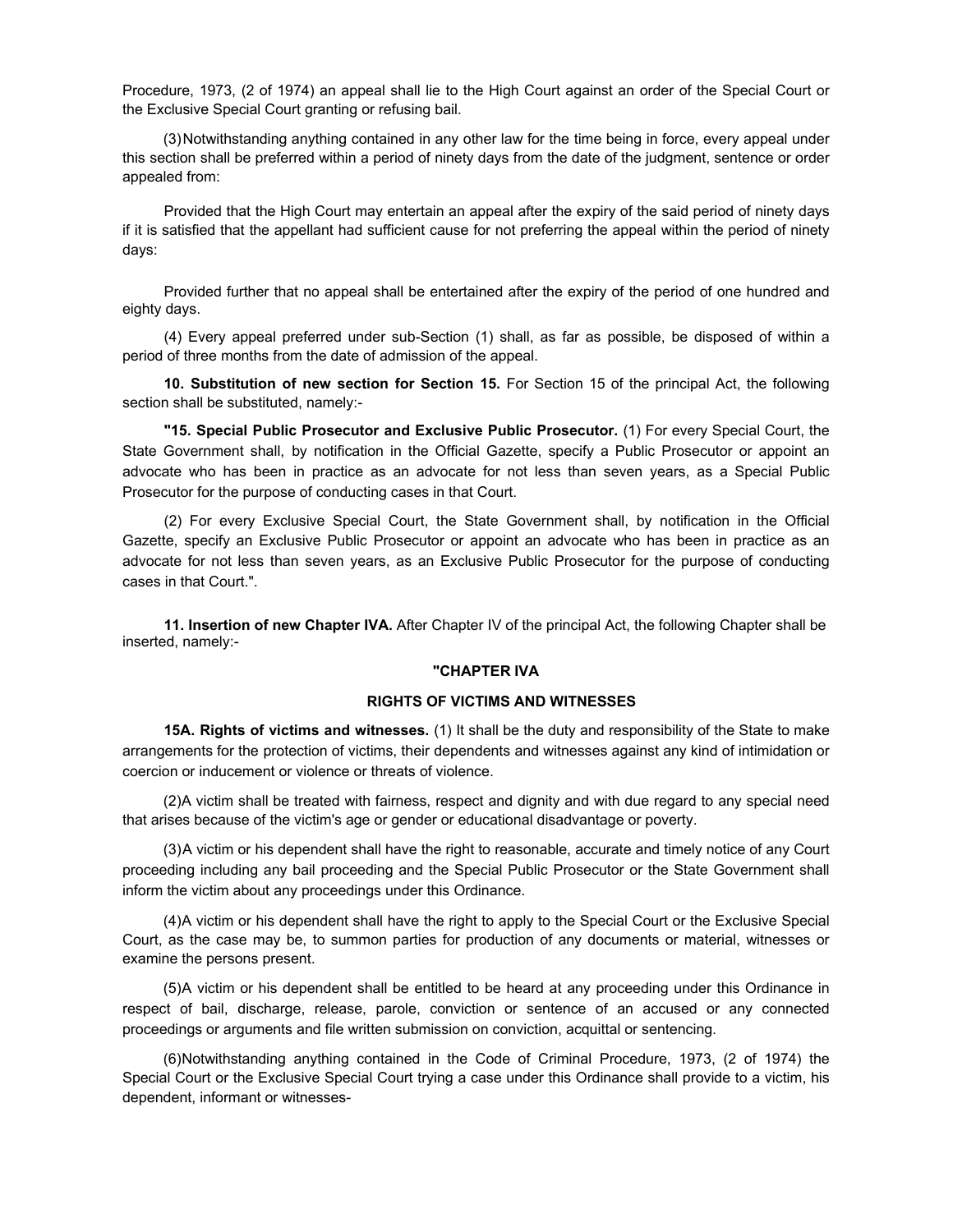- (a) the complete protection to secure the ends of justice;
- (b) the travelling and maintenance expenses during investigation, inquiry and trial; and
- (c) the social-economic rehabilitation during investigation, inquiry and trial;
- (d) relocation.

(7) The State shall inform the concerned Special Court or the Exclusive Special Court about the protection provided to any victim or his dependent, informant or witnesses and such Court shall periodically review the protection being offered and pass appropriate orders.

(8) Without prejudice to the generality of the provisions of sub-Section (6), the concerned Special Court or the Exclusive Special Court may, on an application made by a victim or his dependent, informant or witness in any proceedings before it or by the Special Public Prosecutor in relation to such victim, informant or witness or on its own motion, take such measures including-

- (a) concealing the names and addresses of the witnesses in its orders or judgments or in any records of the case accessible to the public;
- (b) issuing directions for non-disclosure of the identity and addresses of the witnesses;
- (c) take immediate action in respect of any complaint relating to harassment of a victim, informant or witness and on the same day, if necessary, pass appropriate orders for protection:

Provided that inquiry or investigation into the complaint received under Clause (c) shall be tried separately from the main case by such Court and concluded within a period of two months from the date of receipt of the complaint:

Provided further that where the complaint under Clause (C) is against any public servant, the Court shall restrain such public servant from interfering with the victim, informant or witness, as the case may be, in any matter related or unrelated to the pending case, except with the permission of the Court.

(9) It shall be the duty of the Investigating Officer and the Station House Officer to record the complaint of victim, informant or witnesses against any kind of intimidation, coercion or inducement or violence or threats of violence, whether given orally or in writing, and a photocopy of the First Information Report shall be immediately given to them at free of cost.

(10) All proceedings relating to offences under this Ordinance shall be video recorded.

(11) It shall be the duty of the concerned State to specify an appropriate scheme to ensure implementation of the following rights and entitlements of victims and witnesses in accessing justice so as -

- (a) to provide a copy of the recorded First Information Report at free of cost;
- (b) to provide immediate relief in cash or in kind to atrocity victims or their dependents;
- (c) to provide necessary protection to the atrocity victims or their dependents, and witnesses;
- (d) to provide relief in respect of death or injury or damage to property;
- (e) to arrange food or water or clothing or shelter or medical aid or transport facilities or daily allowances to victims;
- (f) to provide the maintenance expenses to the atrocity victims and their dependents;
- (g) to provide the information about the rights of atrocity victims at the time of making complaints 'and registering the First Information Report;
- (h) to provide the protection to atrocity victims or their dependents and witnesses from intimidation and harassment;
- (i) to provide the information to atrocity victims or their dependents or associated organisations or individuals, on the status of investigation and charge sheet and to provide copy of the charge sheet at free of cost;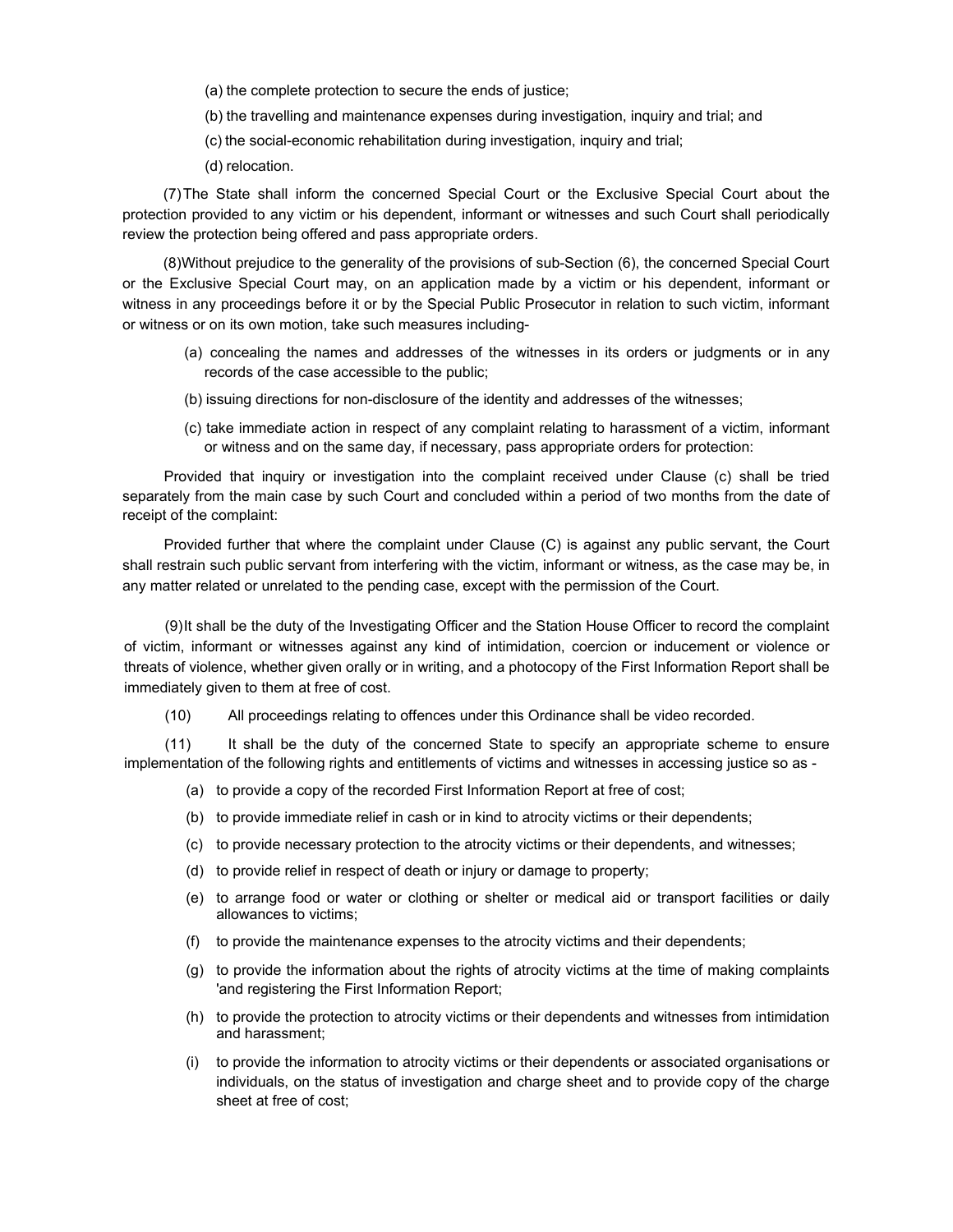- (j) to take necessary precautions at the time of medical examination;
- (k) to provide information to atrocity victims or their dependents or associated organisations or individuals, regarding the relief amount;
- (I) to provide information to atrocity victims or their dependents or associated organisations or individuals, in advance about the dates and place of investigation and trial;
- (m) to give adequate briefing on the case and preparation for trial to atrocity victims or their dependents or associated organisations or individuals and to provide the legal aid for the said purpose;
- (n) to execute the rights of atrocity victims or their dependents or associated organisations or individuals at every stage of the proceedings under this Ordinance and to provide the necessary assistance for the execution of the rights.

(12) It shall be the right of the atrocity victims or their dependents, to take assistance from the Non-Government Organisations, social workers or advocates.".

**12. Insertion of new Schedule.** After Section 23 of the principal Act, the following Schedule shall be inserted, namely:-

| <b>Section under</b><br>the Indian Penal |                                                                                                                       |
|------------------------------------------|-----------------------------------------------------------------------------------------------------------------------|
| Code                                     | Name of offence and punishment.                                                                                       |
| 120A                                     | Definition of criminal conspiracy.                                                                                    |
| 120B                                     | Punishment of criminal conspiracy.                                                                                    |
| 141                                      | Unlawful assembly.                                                                                                    |
| 142                                      | Being member of unlawful assembly.                                                                                    |
| 143                                      | Punishment for unlawful assembly.                                                                                     |
| 144                                      | Joining unlawful assembly armed with deadly weapon.                                                                   |
| 145                                      | Joining or continuing in unlawful assembly, knowing it has been commanded to<br>disperse.                             |
| 146                                      | Rioting.                                                                                                              |
| 147                                      | Punishment for rioting.                                                                                               |
| 148                                      | Rioting, armed with deadly weapon.                                                                                    |
| 217                                      | Public servant disobeying direction of law with intent to save person from punishment<br>or property from forfeiture. |
| 319                                      | Hurt.                                                                                                                 |

# **"THE SCHEDULE**

#### **[See Section 3(2) (va)]**